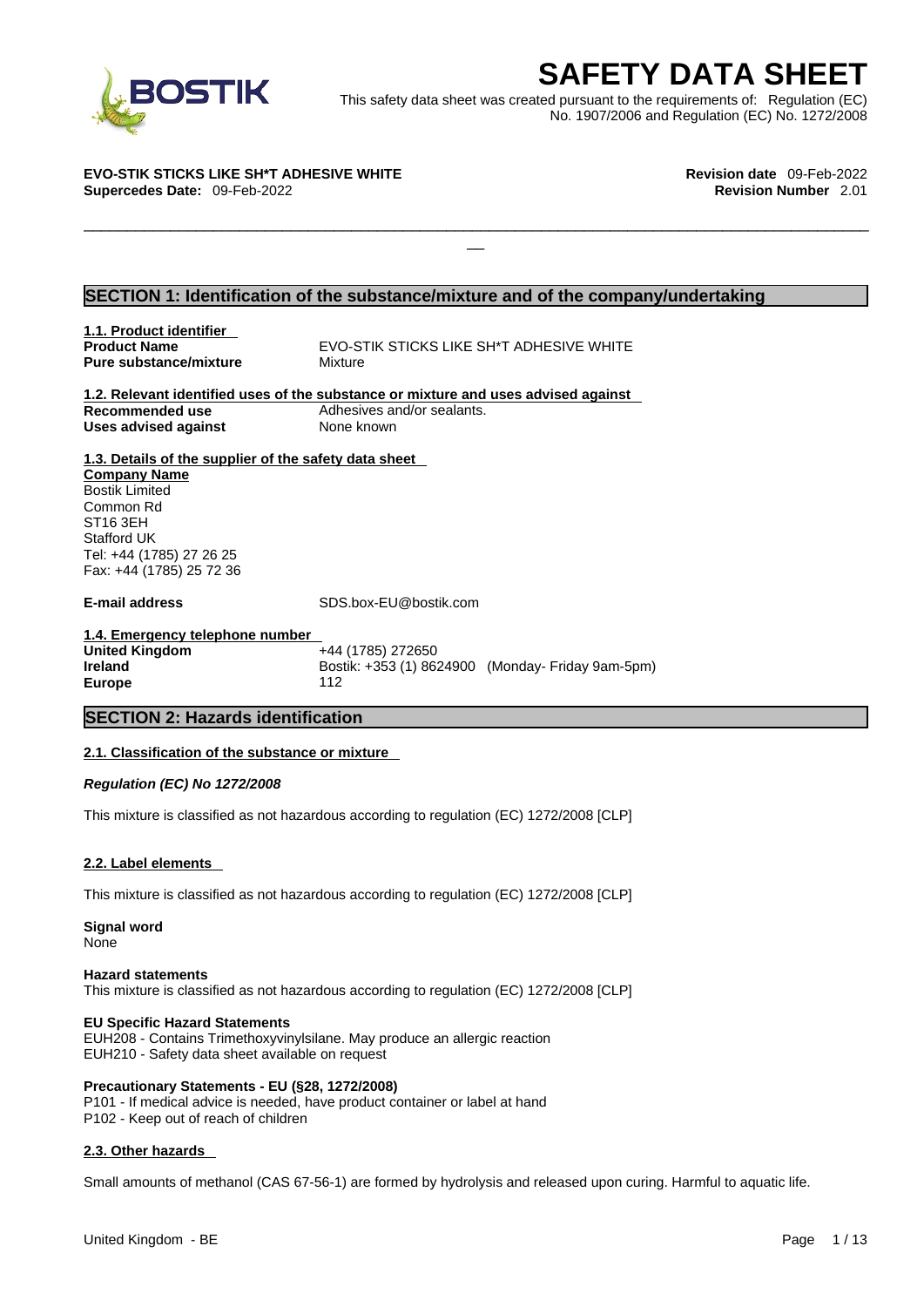\_\_\_\_\_\_\_\_\_\_\_\_\_\_\_\_\_\_\_\_\_\_\_\_\_\_\_\_\_\_\_\_\_\_\_\_\_\_\_\_\_\_\_\_\_\_\_\_\_\_\_\_\_\_\_\_\_\_\_\_\_\_\_\_\_\_\_\_\_\_\_\_\_\_\_\_\_\_\_\_\_\_\_\_\_\_\_\_\_\_\_

#### **PBT & vPvB**

This mixture contains no substance considered to be persistent, bioaccumulating or toxic (PBT). This mixture contains no substance considered to be very persistent nor very bioaccumulating (vPvB).

#### **SECTION 3: Composition/information on ingredients**

#### **3.1 Substances**

Not applicable

#### **3.2 Mixtures**

| <b>Chemical name</b>                                                                 | <b>EC No</b> | <b>CAS No</b> | Weight-%  | <b>Classification</b><br>according to<br><b>Regulation (EC)</b><br>No. 1272/2008<br>[CLP]           | <b>Specific</b><br>concentration limit<br>(SCL) | <b>REACH</b><br>registration<br>number |
|--------------------------------------------------------------------------------------|--------------|---------------|-----------|-----------------------------------------------------------------------------------------------------|-------------------------------------------------|----------------------------------------|
| Hydrocarbons, C15-C20,<br>n-alkanes, isoalkanes,<br>cyclics, $< 0.03\%$<br>aromatics | 934-956-3    | RR-100252-4   | $5 - 10$  | Asp. Tox. 1<br>(H304)                                                                               |                                                 | 01-2119827000-<br>58-XXXX              |
| Trimethoxyvinylsilane                                                                | 220-449-8    | 2768-02-7     | $1 - 2.5$ | Skin Sens, 1B<br>(H317)<br>Acute Tox, 4<br>(H332)<br>Flam. Liq. 3<br>(H226)                         |                                                 | 01-2119513215-<br>52-XXXX              |
| Titanium dioxide                                                                     | 236-675-5    | 13463-67-7    | $0.1 - 1$ | Carc. 2 (H351i)                                                                                     |                                                 | 01-2119489379-<br>17-XXXX              |
| $\left  Bis(2,2,6,6\text{-tetramethyl-4}\right $<br>-piperidyl) sebacate             | 258-207-9    | 52829-07-9    | $0.1 - 1$ | Eye Dam. 1<br>(H318)<br>Repr. 2 (H361f)<br>Aquatic Acute 1<br>(H400)<br>Aquatic Chronic<br>2 (H411) |                                                 | 01-2119537297-<br>32-XXXX              |

#### **Full text of H- and EUH-phrases: see section 16**

Note:  $\wedge$  indicates not classified, however, the substance is listed in section 3 as it has an OEL

This product does not contain candidate substances of very high concern at a concentration >=0.1% (Regulation (EC) No. 1907/2006 (REACH), Article 59)

#### **SECTION 4: First aid measures**

#### **4.1. Description of first aid measures**

| <b>General advice</b> | Show this safety data sheet to the doctor in attendance. If medical advice is needed,<br>have product container or label at hand.                               |
|-----------------------|-----------------------------------------------------------------------------------------------------------------------------------------------------------------|
| <b>Inhalation</b>     | Remove to fresh air. If symptoms persist, call a doctor.                                                                                                        |
| Eye contact           | Rinse immediately with plenty of water, also under the eyelids, for at least 15 minutes.<br>Remove contact lenses, if present and easy to do. Continue rinsing. |
| <b>Skin contact</b>   | Wash skin with soap and water. In the case of skin irritation or allergic reactions see a                                                                       |
|                       |                                                                                                                                                                 |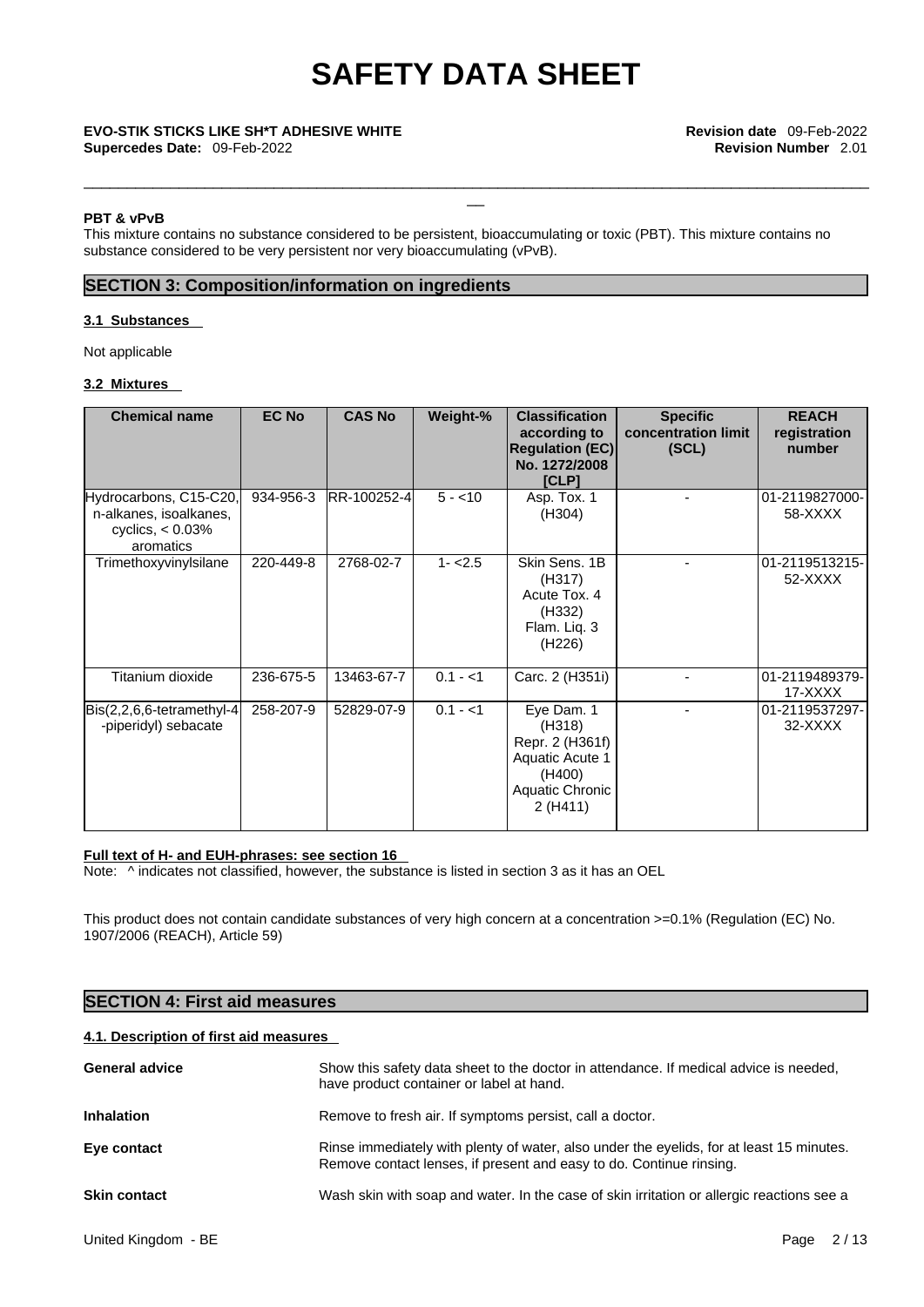**Supercedes Date:** 09-Feb-2022 **Revision Number** 2.01

| <b>EVO-STIK STICKS LIKE SH*T ADHESIVE WHITE</b><br>Supercedes Date: 09-Feb-2022 | Revision date 09-Feb-2022<br><b>Revision Number</b> 2.01                                                                                                                               |
|---------------------------------------------------------------------------------|----------------------------------------------------------------------------------------------------------------------------------------------------------------------------------------|
|                                                                                 | doctor.                                                                                                                                                                                |
| Ingestion                                                                       | Call a doctor immediately. Rinse mouth thoroughly with water. Never give anything by<br>mouth to an unconscious person. Small amounts of toxic methanol are released by<br>hydrolysis. |
|                                                                                 | 4.2. Most important symptoms and effects, both acute and delayed                                                                                                                       |
| <b>Symptoms</b>                                                                 | None known.                                                                                                                                                                            |
|                                                                                 | 4.3. Indication of any immediate medical attention and special treatment needed                                                                                                        |
| <b>Note to doctors</b>                                                          | Treat symptomatically. Small amounts of methanol (CAS 67-56-1) are formed by<br>hydrolysis and released upon curing.                                                                   |
| <b>SECTION 5: Firefighting measures</b>                                         |                                                                                                                                                                                        |
| 5.1. Extinguishing media                                                        |                                                                                                                                                                                        |
| <b>Suitable Extinguishing Media</b>                                             | Water spray, carbon dioxide (CO2), dry chemical, alcohol-resistant foam.                                                                                                               |
| Unsuitable extinguishing media                                                  | Full water jet.                                                                                                                                                                        |
| 5.2. Special hazards arising from the substance or mixture                      |                                                                                                                                                                                        |
| chemical                                                                        | Specific hazards arising from the Thermal decomposition can lead to release of irritating gases and vapours.                                                                           |
|                                                                                 | Hazardous combustion products Carbon monoxide. Carbon dioxide (CO2). Silicon dioxide.                                                                                                  |
| 5.3. Advice for firefighters                                                    |                                                                                                                                                                                        |
| precautions for fire-fighters                                                   | Special protective equipment and Wear self contained breathing apparatus for fire fighting if necessary.                                                                               |
| <b>SECTION 6: Accidental release measures</b>                                   |                                                                                                                                                                                        |
|                                                                                 | 6.1. Personal precautions, protective equipment and emergency procedures                                                                                                               |
| <b>Personal precautions</b>                                                     | Use personal protective equipment as required. Ensure adequate ventilation. Do not get<br>in eyes, on skin, or on clothing.                                                            |
| For emergency responders                                                        | Use personal protection recommended in Section 8.                                                                                                                                      |
| 6.2. Environmental precautions                                                  |                                                                                                                                                                                        |
| <b>Environmental precautions</b>                                                | Prevent product from entering drains. Do not allow to enter into soil/subsoil. See Section<br>12 for additional Ecological Information.                                                |
| 6.3. Methods and material for containment and cleaning up                       |                                                                                                                                                                                        |
| <b>Methods for containment</b>                                                  | Do not scatter spilled material with high pressure water streams.                                                                                                                      |
| Methods for cleaning up                                                         | Take up mechanically, placing in appropriate containers for disposal.                                                                                                                  |
| Prevention of secondary hazards                                                 | Clean contaminated objects and areas thoroughly observing environmental regulations.                                                                                                   |
| 6.4. Reference to other sections                                                |                                                                                                                                                                                        |
| <b>Reference to other sections</b>                                              | See section 8 for more information. See section 13 for more information.                                                                                                               |
|                                                                                 |                                                                                                                                                                                        |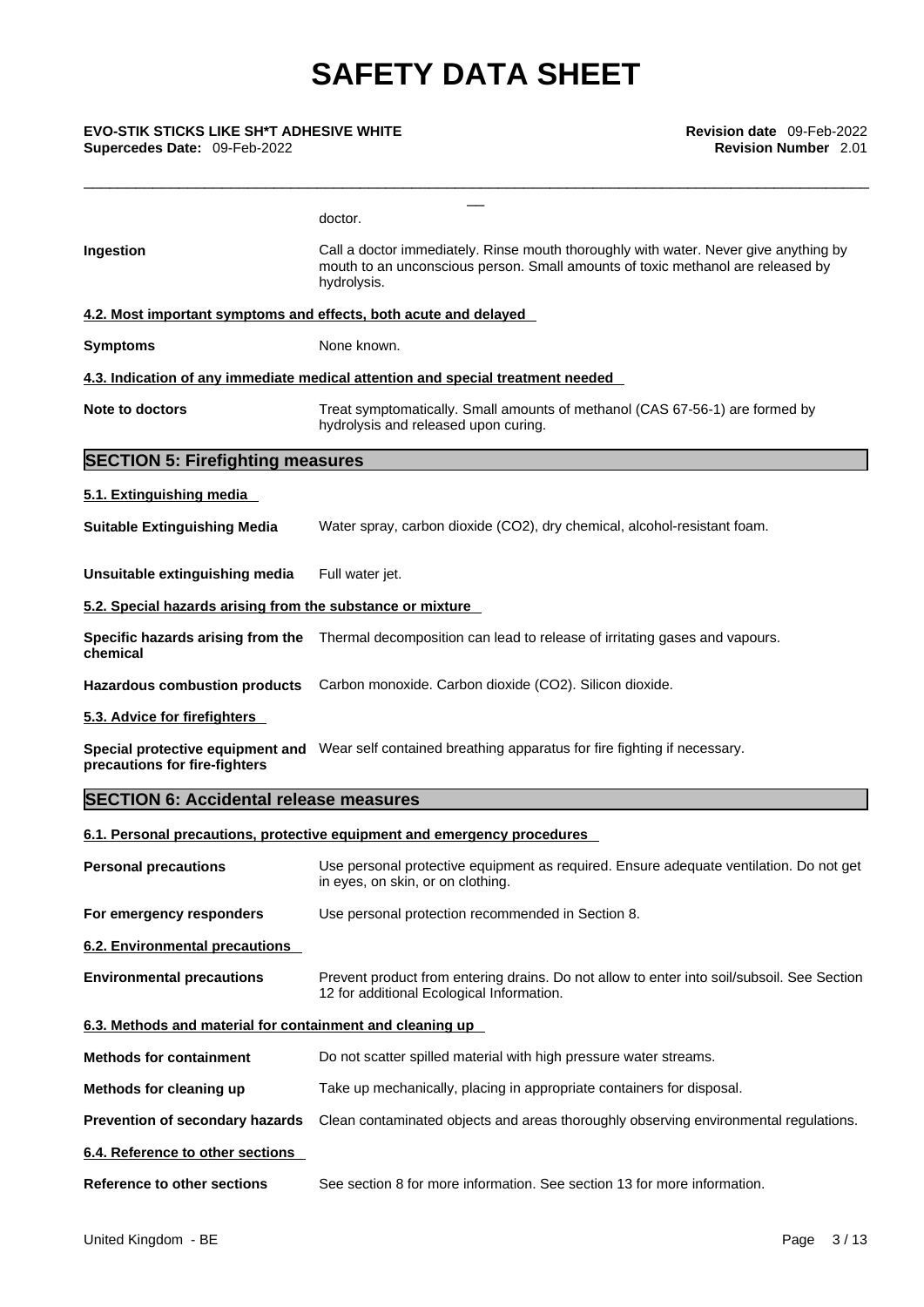\_\_\_\_\_\_\_\_\_\_\_\_\_\_\_\_\_\_\_\_\_\_\_\_\_\_\_\_\_\_\_\_\_\_\_\_\_\_\_\_\_\_\_\_\_\_\_\_\_\_\_\_\_\_\_\_\_\_\_\_\_\_\_\_\_\_\_\_\_\_\_\_\_\_\_\_\_\_\_\_\_\_\_\_\_\_\_\_\_\_\_

\_\_ **EVO-STIK STICKS LIKE SH\*T ADHESIVE WHITE Revision date** 09-Feb-2022 **Supercedes Date:** 09-Feb-2022 **Revision Number** 2.01

|                                                                   | <b>SECTION 7: Handling and storage</b>                                                          |  |  |  |  |
|-------------------------------------------------------------------|-------------------------------------------------------------------------------------------------|--|--|--|--|
| 7.1. Precautions for safe handling                                |                                                                                                 |  |  |  |  |
| Advice on safe handling                                           | Ensure adequate ventilation.                                                                    |  |  |  |  |
| <b>General hygiene considerations</b>                             | Do not eat, drink or smoke when using this product. Wash hands before breaks and after<br>work. |  |  |  |  |
| 7.2. Conditions for safe storage, including any incompatibilities |                                                                                                 |  |  |  |  |
| <b>Storage Conditions</b>                                         | Protect from moisture. Keep away from food, drink and animal feedingstuffs.                     |  |  |  |  |
| Recommended storage<br>temperature                                | Keep at temperatures between 10 and 35 °C.                                                      |  |  |  |  |
| 7.3. Specific end use(s)                                          |                                                                                                 |  |  |  |  |
| Specific use(s)<br>Adhesives and/or sealants.                     |                                                                                                 |  |  |  |  |
|                                                                   | Risk Management Methods (RMM) The information required is contained in this Safety Data Sheet.  |  |  |  |  |
| <b>Other information</b>                                          | Observe technical data sheet.                                                                   |  |  |  |  |
|                                                                   |                                                                                                 |  |  |  |  |

### **SECTION 8: Exposure controls/personal protection**

#### **8.1. Control parameters**

**Exposure Limits** Small amounts of methanol (CAS 67-56-1) are formed by hydrolysis and released upon curing This product contains titanium dioxide in a non-respirable form. Inhalation of titanium dioxide is unlikely to occur from exposure to this product

| <b>Chemical name</b> | <b>European Union</b>     | <b>United Kingdom</b>        |
|----------------------|---------------------------|------------------------------|
| Methyl alcohol       | TWA: 200 ppm              | TWA: 200 ppm                 |
| 67-56-1              | TWA: $260 \text{ mg/m}^3$ | TWA: $266$ mg/m <sup>3</sup> |
|                      |                           | STEL: 250 ppm                |
|                      |                           | STEL: 333 mg/m <sup>3</sup>  |
|                      |                           | Sk*                          |
| Titanium dioxide     |                           | TWA: $10 \text{ mg/m}^3$     |
| 13463-67-7           |                           | TWA: $4 \text{ mg/m}^3$      |
|                      |                           | STEL: $30 \text{ mg/m}^3$    |
|                      |                           | STEL: $12 \text{ mg/m}^3$    |
| Dioctyltin oxide     |                           | TWA: $0.1 \text{ mg/m}^3$    |
| 870-08-6             |                           | Sk*                          |

| <b>Chemical name</b> | <b>European Union</b> | <b>Ireland</b>                   | <b>United Kinadom</b> |
|----------------------|-----------------------|----------------------------------|-----------------------|
| Methyl alcohol       |                       | 15 mg/L (urine - Methanol end of |                       |
| $67 - 56 - 1$        |                       | shift`                           |                       |

#### **Derived No Effect Level (DNEL)** No information available

| Derived No Effect Level (DNEL)                 |                       |                                            |               |  |
|------------------------------------------------|-----------------------|--------------------------------------------|---------------|--|
| Trimethoxyvinylsilane (2768-02-7)              |                       |                                            |               |  |
| Type                                           | <b>Exposure route</b> | <b>IDerived No Effect Level</b><br>((DNEL) | Safety factor |  |
| worker<br>Systemic health effects<br>Long term | Inhalation            | $27,6$ mg/m <sup>3</sup>                   |               |  |
| worker<br>Systemic health effects<br>Long term | Dermal                | 3,9 mg/kg bw/d                             |               |  |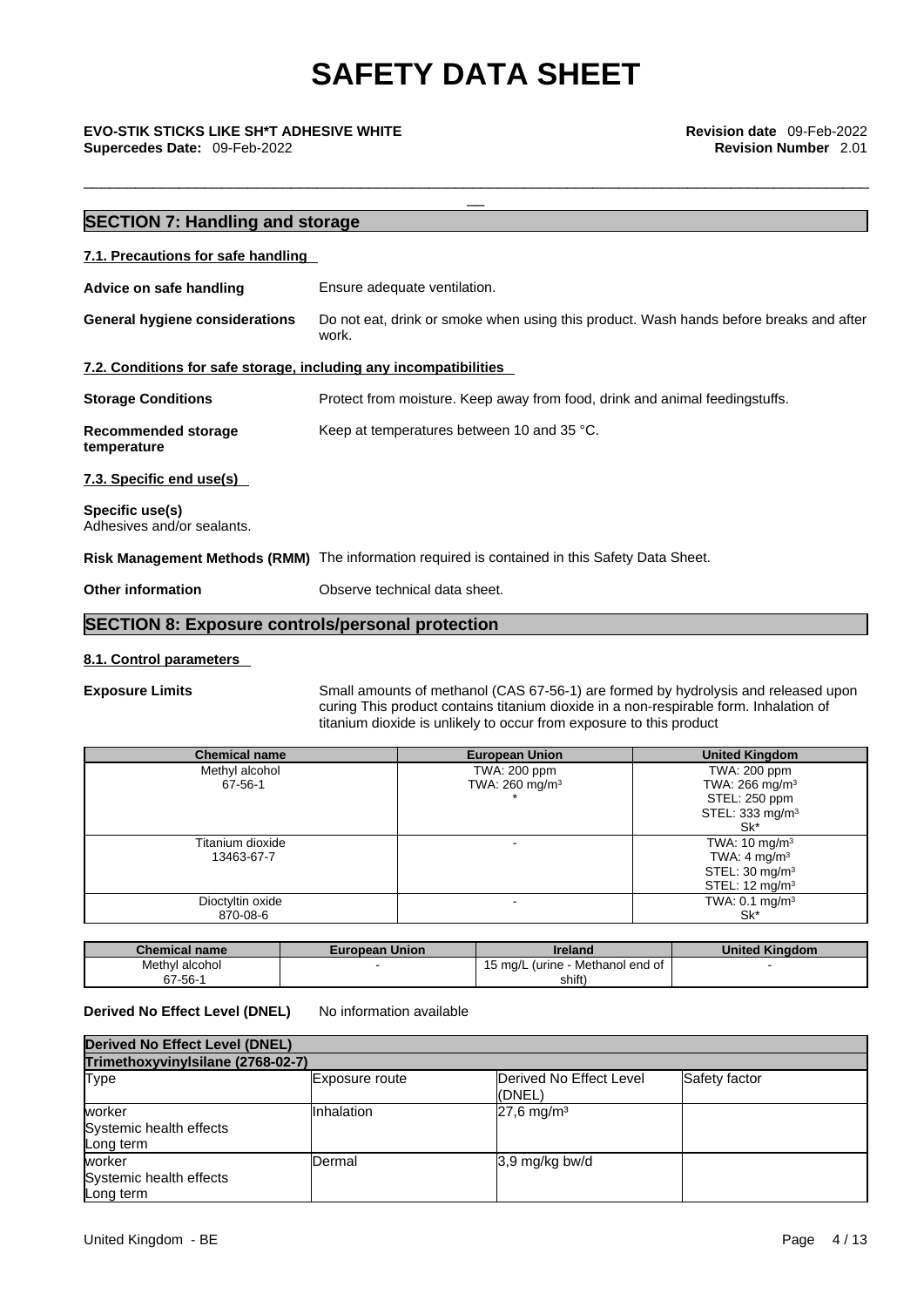# \_\_ **EVO-STIK STICKS LIKE SH\*T ADHESIVE WHITE Revision date** 09-Feb-2022 **Supercedes Date:** 09-Feb-2022 **Revision Number** 2.01

| <b>Titanium dioxide (13463-67-7)</b> |                |                         |               |
|--------------------------------------|----------------|-------------------------|---------------|
| Type                                 | Exposure route | Derived No Effect Level | Safety factor |
|                                      |                | (DNEL)                  |               |
| worker                               | Inhalation     | $10 \text{ mg/m}^3$     |               |
| Long term                            |                |                         |               |
| Local health effects                 |                |                         |               |

\_\_\_\_\_\_\_\_\_\_\_\_\_\_\_\_\_\_\_\_\_\_\_\_\_\_\_\_\_\_\_\_\_\_\_\_\_\_\_\_\_\_\_\_\_\_\_\_\_\_\_\_\_\_\_\_\_\_\_\_\_\_\_\_\_\_\_\_\_\_\_\_\_\_\_\_\_\_\_\_\_\_\_\_\_\_\_\_\_\_\_

| Bis(2,2,6,6-tetramethyl-4-piperidyl) sebacate (52829-07-9) |                   |                                    |               |  |  |
|------------------------------------------------------------|-------------------|------------------------------------|---------------|--|--|
| Type                                                       | Exposure route    | Derived No Effect Level<br>l(DNEL) | Safety factor |  |  |
| worker                                                     | <b>Inhalation</b> | $2.82 \text{ mg/m}^3$              |               |  |  |
| Short term                                                 |                   |                                    |               |  |  |
| Long term                                                  |                   |                                    |               |  |  |
| Systemic health effects                                    |                   |                                    |               |  |  |
| worker                                                     | Dermal            | $1.6$ mg/kg                        |               |  |  |
| Long term                                                  |                   |                                    |               |  |  |
| Systemic health effects                                    |                   |                                    |               |  |  |

| <b>Derived No Effect Level (DNEL)</b>            |                |                                   |               |  |  |
|--------------------------------------------------|----------------|-----------------------------------|---------------|--|--|
| Trimethoxyvinylsilane (2768-02-7)                |                |                                   |               |  |  |
| Type                                             | Exposure route | Derived No Effect Level<br>(DNEL) | Safety factor |  |  |
| Consumer<br>Systemic health effects<br>Long term | Inhalation     | $18,9$ mg/m <sup>3</sup>          |               |  |  |
| Consumer<br>Systemic health effects<br>Long term | Dermal         | $7,8$ mg/kg bw/d                  |               |  |  |
| Consumer<br>Systemic health effects<br>Long term | Oral           | $0,3$ mg/kg bw/d                  |               |  |  |

| <b>Titanium dioxide (13463-67-7)</b> |                |                         |                      |
|--------------------------------------|----------------|-------------------------|----------------------|
| Type                                 | Exposure route | Derived No Effect Level | <b>Safety factor</b> |
|                                      |                | (DNEL)                  |                      |
| Consumer                             | Oral           | 700 mg/kg bw/d          |                      |
| Long term                            |                |                         |                      |
| Systemic health effects              |                |                         |                      |

| Bis(2,2,6,6-tetramethyl-4-piperidyl) sebacate (52829-07-9) |                       |                                            |               |  |
|------------------------------------------------------------|-----------------------|--------------------------------------------|---------------|--|
| Type                                                       | <b>Exposure route</b> | <b>IDerived No Effect Level</b><br>l(DNEL) | Safety factor |  |
| Consumer<br>Long term<br>Systemic health effects           | <b>IDermal</b>        | $0.8$ mg/kg                                |               |  |
| Consumer<br>Long term<br>Systemic health effects           | <b>Oral</b>           | $0.4$ mg/kg                                |               |  |

**Predicted No Effect Concentration** No information available. **(PNEC)** 

| <b>Predicted No Effect Concentration (PNEC)</b> |                                                  |  |
|-------------------------------------------------|--------------------------------------------------|--|
| Trimethoxyvinylsilane (2768-02-7)               |                                                  |  |
| Environmental compartment                       | <b>IPredicted No Effect Concentration (PNEC)</b> |  |
| Freshwater                                      | $0.34 \text{ ma/l}$                              |  |
| Marine water                                    | $0.034$ ma/l                                     |  |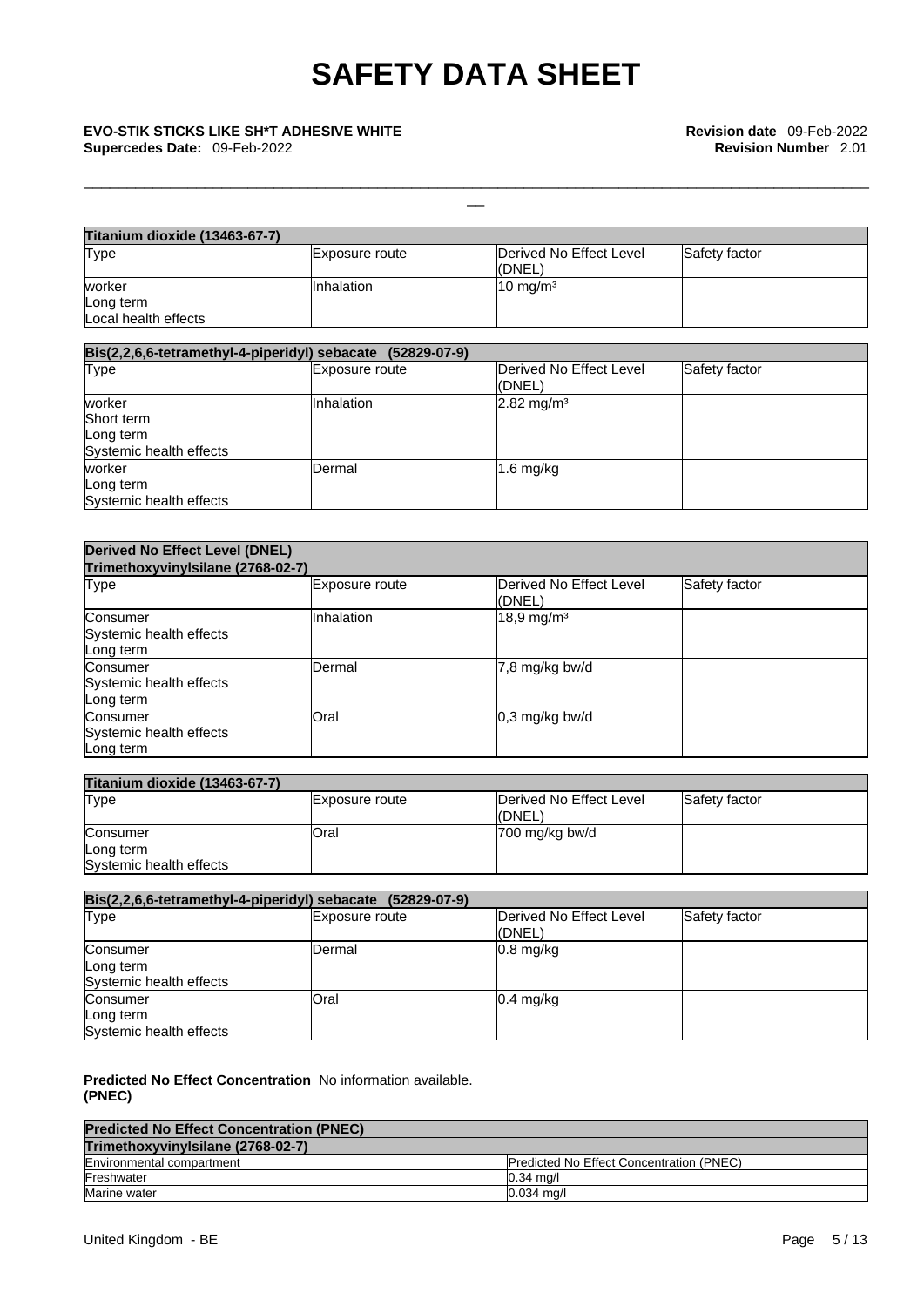| <b>EVO-STIK STICKS LIKE SH*T ADHESIVE WHITE</b><br>Supercedes Date: 09-Feb-2022 | Revision date 09-Feb-2022<br><b>Revision Number 2.01</b> |  |
|---------------------------------------------------------------------------------|----------------------------------------------------------|--|
|                                                                                 |                                                          |  |
| Microorganisms in sewage treatment                                              | $110$ mg/l                                               |  |
| Titanium dioxide (13463-67-7)                                                   |                                                          |  |
| Environmental compartment                                                       | <b>Predicted No Effect Concentration (PNEC)</b>          |  |
| Marine water                                                                    | $0.0184$ ma/l                                            |  |
| Freshwater sediment                                                             | 1000 mg/kg                                               |  |
| Freshwater                                                                      | $0.184$ mg/l                                             |  |
| Marine sediment                                                                 | $100$ mg/kg                                              |  |
| Soil                                                                            | $100$ mg/kg                                              |  |
| Microorganisms in sewage treatment                                              | $100 \text{ mg/l}$                                       |  |
| Freshwater - intermittent                                                       | $0.193$ mg/l                                             |  |

\_\_\_\_\_\_\_\_\_\_\_\_\_\_\_\_\_\_\_\_\_\_\_\_\_\_\_\_\_\_\_\_\_\_\_\_\_\_\_\_\_\_\_\_\_\_\_\_\_\_\_\_\_\_\_\_\_\_\_\_\_\_\_\_\_\_\_\_\_\_\_\_\_\_\_\_\_\_\_\_\_\_\_\_\_\_\_\_\_\_\_

| Bis(2,2,6,6-tetramethyl-4-piperidyl) sebacate (52829-07-9) |
|------------------------------------------------------------|
|------------------------------------------------------------|

| Environmental compartment | <b>Predicted No Effect Concentration (PNEC)</b> |
|---------------------------|-------------------------------------------------|
| Freshwater                | $0.018$ ma/                                     |
| Marine water              | $0.0018$ mg/l                                   |
| Freshwater sediment       | 29 mg/kg                                        |
| Marine sediment           | $2.9 \text{ mg/kg}$                             |
| Soil                      | $5.9 \text{ mg/kg}$                             |

#### **8.2. Exposure controls**

**Engineering controls** Ensure adequate ventilation, especially in confined areas.

### **Personal protective equipment**

| <b>Eye/face protection</b>      | Wear safety glasses with side shields (or goggles). Eye protection must conform to<br>standard EN 166.                                                                                                                                                                                                                                                                                                                |  |
|---------------------------------|-----------------------------------------------------------------------------------------------------------------------------------------------------------------------------------------------------------------------------------------------------------------------------------------------------------------------------------------------------------------------------------------------------------------------|--|
| <b>Hand protection</b>          | Wear suitable gloves. Recommended Use:. Neoprene™. Nitrile rubber. Butyl rubber.<br>Glove thickness $> 0.7$ mm. The breakthrough time for the mentioned glove material is in<br>general greater than 480 min. Ensure that the breakthrough time of the glove material is<br>not exceeded. Refer to glove supplier for information on breakthrough time for specific<br>gloves. Gloves must conform to standard EN 374 |  |
| Skin and body protection        | None under normal use conditions.                                                                                                                                                                                                                                                                                                                                                                                     |  |
| <b>Respiratory protection</b>   | In case of inadequate ventilation wear respiratory protection. Wear a respirator                                                                                                                                                                                                                                                                                                                                      |  |
|                                 | conforming to EN 140 with Type A/P2 filter or better. Ensure adequate ventilation,<br>especially in confined areas.                                                                                                                                                                                                                                                                                                   |  |
| <b>Recommended filter type:</b> | Organic gases and vapours filter conforming to EN 14387. White. Brown.                                                                                                                                                                                                                                                                                                                                                |  |
|                                 |                                                                                                                                                                                                                                                                                                                                                                                                                       |  |

**Environmental exposure controls** Do not allow uncontrolled discharge of product into the environment.

### **SECTION 9: Physical and chemical properties**

#### **9.1. Information on basic physical and chemical properties**

| <b>Physical state</b><br>Appearance<br>Colour<br>Odour<br><b>Odour threshold</b> | Solid<br>Paste<br>White<br>Characteristic<br>No information available |                  |
|----------------------------------------------------------------------------------|-----------------------------------------------------------------------|------------------|
| <b>Property</b>                                                                  | <b>Values</b>                                                         | Remarks • Method |
| рH                                                                               | No data available                                                     |                  |
| pH (as aqueous solution)                                                         | No data available                                                     |                  |
| Melting point / freezing point                                                   | No data available                                                     |                  |
| Initial boiling point and boiling                                                | No data available                                                     |                  |
| range                                                                            |                                                                       |                  |
| <b>Flash point</b>                                                               | Not applicable . °C                                                   |                  |
| <b>Evaporation rate</b>                                                          | No data available                                                     |                  |
| <b>Flammability</b>                                                              | No data available                                                     |                  |
| <b>Flammability Limit in Air</b>                                                 |                                                                       |                  |
| Upper flammability or explosive No data available<br>limits                      |                                                                       |                  |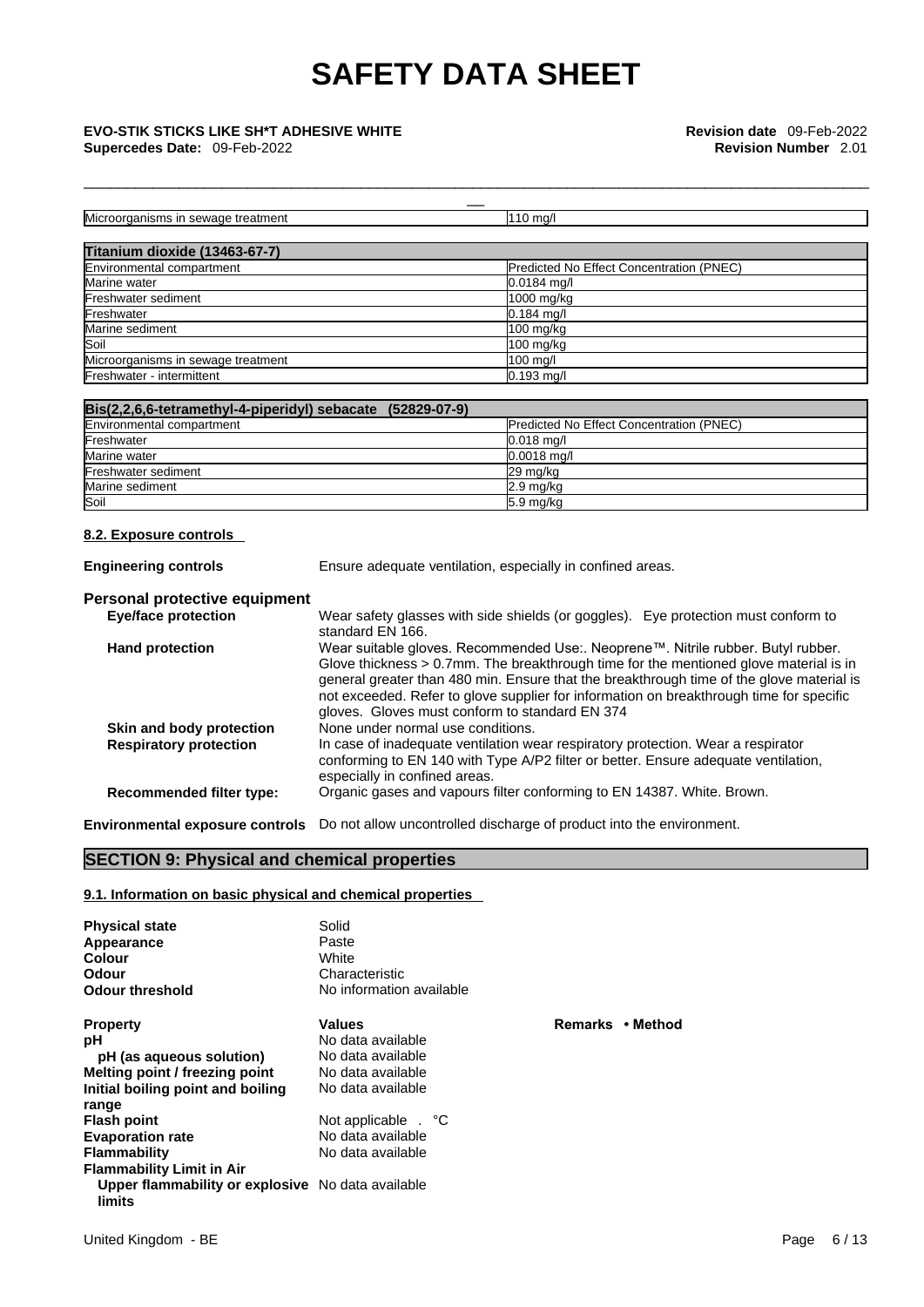\_\_\_\_\_\_\_\_\_\_\_\_\_\_\_\_\_\_\_\_\_\_\_\_\_\_\_\_\_\_\_\_\_\_\_\_\_\_\_\_\_\_\_\_\_\_\_\_\_\_\_\_\_\_\_\_\_\_\_\_\_\_\_\_\_\_\_\_\_\_\_\_\_\_\_\_\_\_\_\_\_\_\_\_\_\_\_\_\_\_\_

# \_\_ **EVO-STIK STICKS LIKE SH\*T ADHESIVE WHITE Revision date** 09-Feb-2022 **Supercedes Date:** 09-Feb-2022 **Revision Number** 2.01

| Lower flammability or explosive No data available<br>limits                                                                                                                                                                                                                                                                                 |                                                                                                                                                                                                                                      |         |
|---------------------------------------------------------------------------------------------------------------------------------------------------------------------------------------------------------------------------------------------------------------------------------------------------------------------------------------------|--------------------------------------------------------------------------------------------------------------------------------------------------------------------------------------------------------------------------------------|---------|
| Vapour pressure<br>Relative vapour density<br><b>Relative density</b><br><b>Water solubility</b><br>Solubility(ies)<br><b>Partition coefficient</b><br><b>Autoignition temperature</b><br>Decomposition temperature<br><b>Kinematic viscosity</b><br><b>Dynamic viscosity</b><br><b>Explosive properties</b><br><b>Oxidising properties</b> | No data available<br>No data available<br>$1.6 - 1.7$<br>Reacts with water<br>No data available<br>No data available<br>No data available<br>No data available<br>>21<br>No data available<br>No data available<br>No data available | @ 40 °C |
| 9.2. Other information<br>Solid content (%)<br><b>VOC Content (%)</b><br><b>Liquid Density</b>                                                                                                                                                                                                                                              | No information available<br>1.6<br>1.7 $q/cm3$<br>$\blacksquare$                                                                                                                                                                     |         |

### **SECTION 10: Stability and reactivity**

| products<br><b>SECTION 11: Toxicological information</b>                | curing.                                                                                                                                                        |
|-------------------------------------------------------------------------|----------------------------------------------------------------------------------------------------------------------------------------------------------------|
| <b>Hazardous decomposition</b>                                          | Small amounts of methanol (CAS 67-56-1) are formed by hydrolysis and released upon                                                                             |
| 10.6. Hazardous decomposition products                                  |                                                                                                                                                                |
| Incompatible materials                                                  | None known based on information supplied.                                                                                                                      |
| 10.5. Incompatible materials                                            |                                                                                                                                                                |
| <b>Conditions to avoid</b>                                              | Protect from moisture. Exposure to air or moisture over prolonged periods. Do not<br>freeze. Keep away from open flames, hot surfaces and sources of ignition. |
| 10.4. Conditions to avoid                                               |                                                                                                                                                                |
| <b>Possibility of hazardous reactions</b> None under normal processing. |                                                                                                                                                                |
| 10.3. Possibility of hazardous reactions                                |                                                                                                                                                                |
| Sensitivity to static discharge                                         | None.                                                                                                                                                          |
| Sensitivity to mechanical<br>impact                                     | None.                                                                                                                                                          |
| <b>Explosion data</b>                                                   |                                                                                                                                                                |
| <b>Stability</b>                                                        | Stable under normal conditions.                                                                                                                                |
| 10.2. Chemical stability                                                |                                                                                                                                                                |
| <b>Reactivity</b>                                                       | Product cures with moisture.                                                                                                                                   |
| 10.1. Reactivity                                                        |                                                                                                                                                                |

### **11.1. Information on toxicological effects**

#### **Information on likely routes of exposure**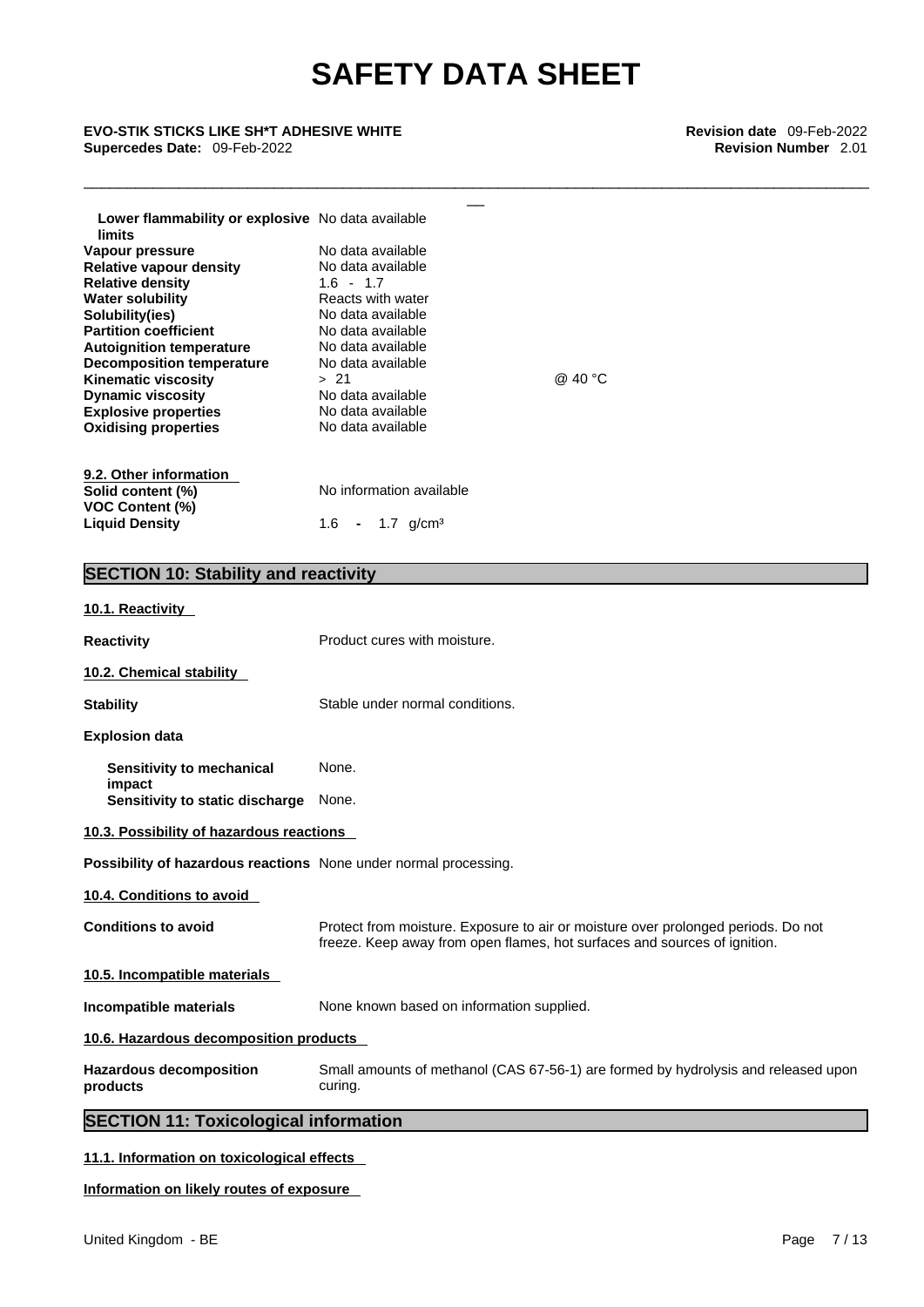\_\_\_\_\_\_\_\_\_\_\_\_\_\_\_\_\_\_\_\_\_\_\_\_\_\_\_\_\_\_\_\_\_\_\_\_\_\_\_\_\_\_\_\_\_\_\_\_\_\_\_\_\_\_\_\_\_\_\_\_\_\_\_\_\_\_\_\_\_\_\_\_\_\_\_\_\_\_\_\_\_\_\_\_\_\_\_\_\_\_\_

\_\_ **EVO-STIK STICKS LIKE SH\*T ADHESIVE WHITE Revision date** 09-Feb-2022 **Supercedes Date:** 09-Feb-2022 **Revision Number** 2.01

|                                                                              | <b>Product Information</b>     |                                                                                                                      |
|------------------------------------------------------------------------------|--------------------------------|----------------------------------------------------------------------------------------------------------------------|
|                                                                              | <b>Inhalation</b>              | Based on available data, the classification criteria are not met.                                                    |
|                                                                              | Eye contact                    | Based on available data, the classification criteria are not met.                                                    |
|                                                                              | <b>Skin contact</b>            | Based on available data, the classification criteria are not met. May cause sensitisation<br>in susceptible persons. |
|                                                                              | Ingestion                      | Based on available data, the classification criteria are not met.                                                    |
| Symptoms related to the physical, chemical and toxicological characteristics |                                |                                                                                                                      |
|                                                                              | Symptoms                       | No information available.                                                                                            |
|                                                                              | Numerical measures of toxicity |                                                                                                                      |

**Acute toxicity The following values are calculated based on chapter 3.1 of the GHS document ATEmix (inhalation-vapour)** 

#### **Component Information**

| Chemical name                    | Oral LD50                    | Dermal LD50                   | <b>Inhalation LC50</b>                |
|----------------------------------|------------------------------|-------------------------------|---------------------------------------|
| Hydrocarbons, C15-C20,           | $LD50 > 5000$ mg/kg (Rattus) | $LD50 > 3160$ mg/kg           | LC50 Inhalation(4h) >5266             |
| n-alkanes, isoalkanes, cyclics,  | <b>OECD 401</b>              | (Oryctolagus cuniculus)       | MG/M3 (Rattus)                        |
| $< 0.03\%$ aromatics             |                              | OECD 402                      |                                       |
| RR-100252-4                      |                              |                               |                                       |
| Trimethoxyvinylsilane            | LD50 = 7120 -7236 mg/kg      | $=$ 3540 mg/kg (Oryctolagus   | LC50 (4hr) 16.8 mg/l (Rattus)         |
| 2768-02-7                        | (Rattus) OECD 401            | cuniculus)                    | OECD TG 403                           |
| Titanium dioxide                 | >10000 mg/kg (Rattus)        | LD50 > 10000 mg/Kg            | $>5$ mg/l                             |
| 13463-67-7                       |                              |                               |                                       |
| Bis(2,2,6,6-tetramethyl-4-piperi | LD50 (Rattus)> 2000 mg/kg    | LD50 (Rattus) $>$ 3 170 mg/kg | $=500$ mg/m <sup>3</sup> (Rattus) 4 h |
| dyl) sebacate                    | OECD 423                     | OECD 402                      |                                       |
| 52829-07-9                       |                              |                               |                                       |

#### **Delayed and immediate effects as well as chronic effects from short and long-term exposure**

**Skin corrosion/irritation** Based on available data, the classification criteria are not met.

**Serious eye damage/eye irritation** Based on available data, the classification criteria are not met.

**Respiratory or skin sensitisation** OECD Test No. 406: Skin Sensitisation. No sensitisation responses were observed. No classification is proposed, based on conclusive negative data. May cause sensitisation in susceptible persons.

| <b>Product Information</b>      |            |                        |                            |  |
|---------------------------------|------------|------------------------|----------------------------|--|
| Method                          | ISpecies   | <b>IExposure</b> route | <b>Results</b>             |  |
| <b>IOECD Test No. 406: Skin</b> | Guinea pig | IDermal                | No sensitisation responses |  |
| Sensitisation                   |            |                        | were observed              |  |

**Germ cell mutagenicity** Based on available data, the classification criteria are not met.

**Carcinogenicity** Based on available data, the classification criteria are not met.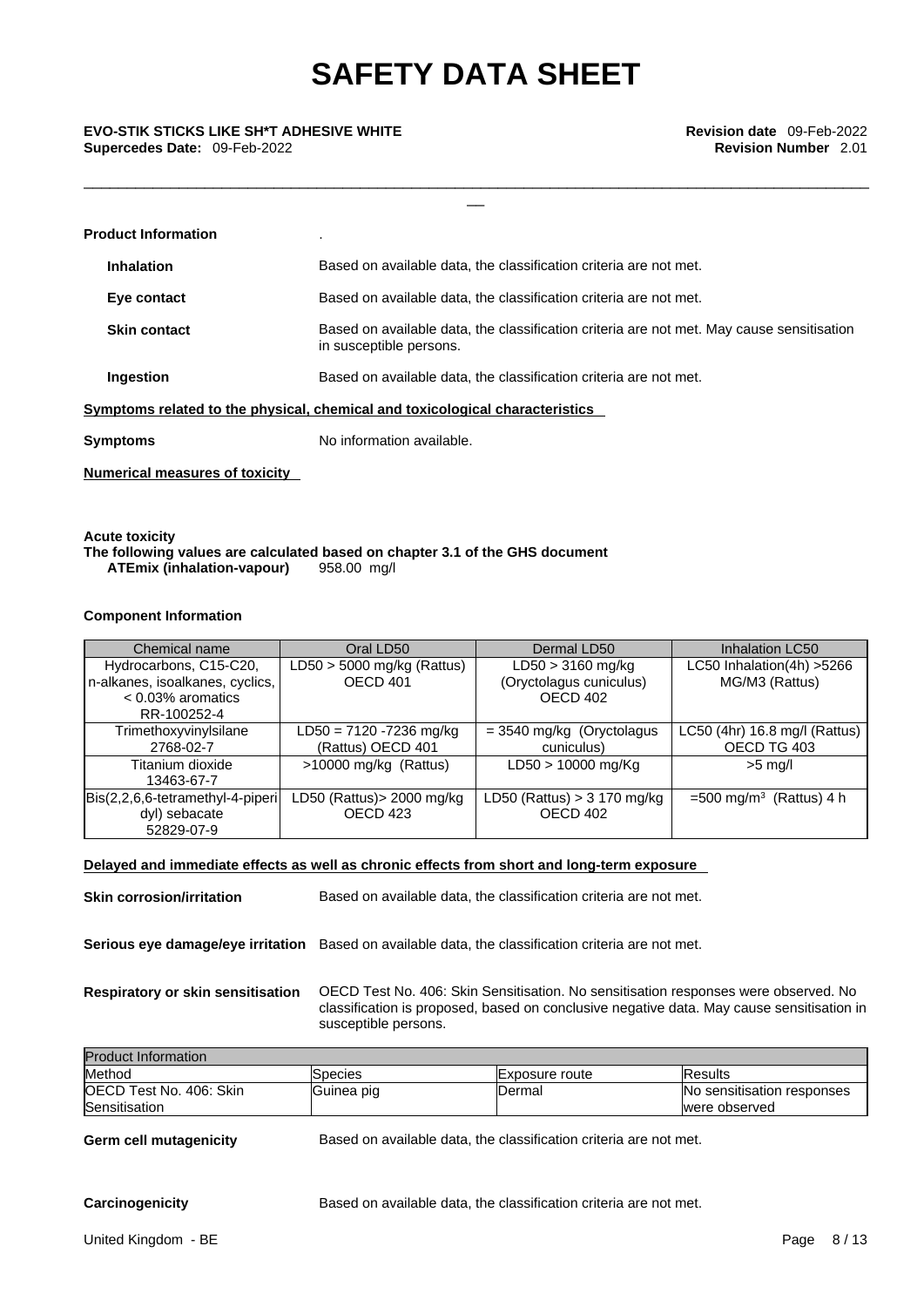# \_\_ **EVO-STIK STICKS LIKE SH\*T ADHESIVE WHITE Revision date** 09-Feb-2022

| <b>Chemical name</b> | <b>European Union</b> |
|----------------------|-----------------------|
| Titanium dioxide     | Carc. 2               |
| 13463-67-7           |                       |

\_\_\_\_\_\_\_\_\_\_\_\_\_\_\_\_\_\_\_\_\_\_\_\_\_\_\_\_\_\_\_\_\_\_\_\_\_\_\_\_\_\_\_\_\_\_\_\_\_\_\_\_\_\_\_\_\_\_\_\_\_\_\_\_\_\_\_\_\_\_\_\_\_\_\_\_\_\_\_\_\_\_\_\_\_\_\_\_\_\_\_

The table below indicates whether each agency has listed any ingredient as a carcinogen.

| <b>Reproductive toxicity</b>            | Based on available data, the classification criteria are not met. |
|-----------------------------------------|-------------------------------------------------------------------|
| <b>STOT - single exposure</b>           | Based on available data, the classification criteria are not met. |
| <b>STOT - repeated exposure</b>         | Based on available data, the classification criteria are not met. |
| <b>Aspiration hazard</b>                | Based on available data, the classification criteria are not met. |
| 11.2. Information on other hazards      |                                                                   |
| 11.2.1. Endocrine disrupting properties |                                                                   |
| <b>Endocrine disrupting properties</b>  | No information available.                                         |
| 11.2.2. Other information               |                                                                   |
| Other adverse effects                   | No information available.                                         |

### **SECTION 12: Ecological information**

#### **12.1. Toxicity**

**Ecotoxicity Harmful to aquatic life.** 

| Chemical name            | Algae/aquatic                     | <b>Fish</b>         | Toxicity to    | Crustacea       | M-Factor | M-Factor    |  |
|--------------------------|-----------------------------------|---------------------|----------------|-----------------|----------|-------------|--|
|                          | plants                            |                     | microorganisms |                 |          | (long-term) |  |
| Hydrocarbons,            | EL50 (72h)                        | LL50 (96h) >        |                | LL50 (48h)>     |          |             |  |
| C15-C20, n-alkanes,      | >10,000 mg/L                      | 1028 mg/L           |                | 3193 mg/l       |          |             |  |
| isoalkanes, cyclics, <   | (Skeletonema                      | (Scophthalmus       |                | (Acartia tonsa) |          |             |  |
| 0.03% aromatics          | costatum)                         | maximus)            |                |                 |          |             |  |
| RR-100252-4              | ISO 10253                         | OECD <sub>203</sub> |                |                 |          |             |  |
| Trimethoxyvinylsilane    | EC 50 (72h)                       | $LC50 (96h) =$      |                | EC50(48hr)      |          |             |  |
| 2768-02-7                | 957 mg/l                          | $191$ mg/l          |                | 168.7mg/l       |          |             |  |
|                          | (Desmodesmus                      | (Oncorhynchus       |                | (Daphnia        |          |             |  |
|                          | subspicatus)                      | mykiss)             |                | magna)          |          |             |  |
|                          | EU Method C.3                     |                     |                |                 |          |             |  |
| Titanium dioxide         | LC50 (96h)                        |                     |                |                 |          |             |  |
| 13463-67-7               | >10000 mg/l                       |                     |                |                 |          |             |  |
|                          | (Cyprinodon                       |                     |                |                 |          |             |  |
|                          | variegatus)                       |                     |                |                 |          |             |  |
|                          | <b>OECD 203</b>                   |                     |                |                 |          |             |  |
| Bis(2,2,6,6-tetramethyl- | EC50 72Hr                         | $LC50 (96h) =$      |                | LC50 48Hr 8.58  |          |             |  |
| 4-piperidyl) sebacate    | $0.705$ mg/l                      | $5.29$ mg/l         |                | mg/l (Daphnia   |          |             |  |
| 52829-07-9               | (Pseudokirchner (Oryzias latipes) |                     |                | magna)          |          |             |  |
|                          | ella subcapitata)                 |                     |                |                 |          |             |  |

#### **12.2. Persistence and degradability**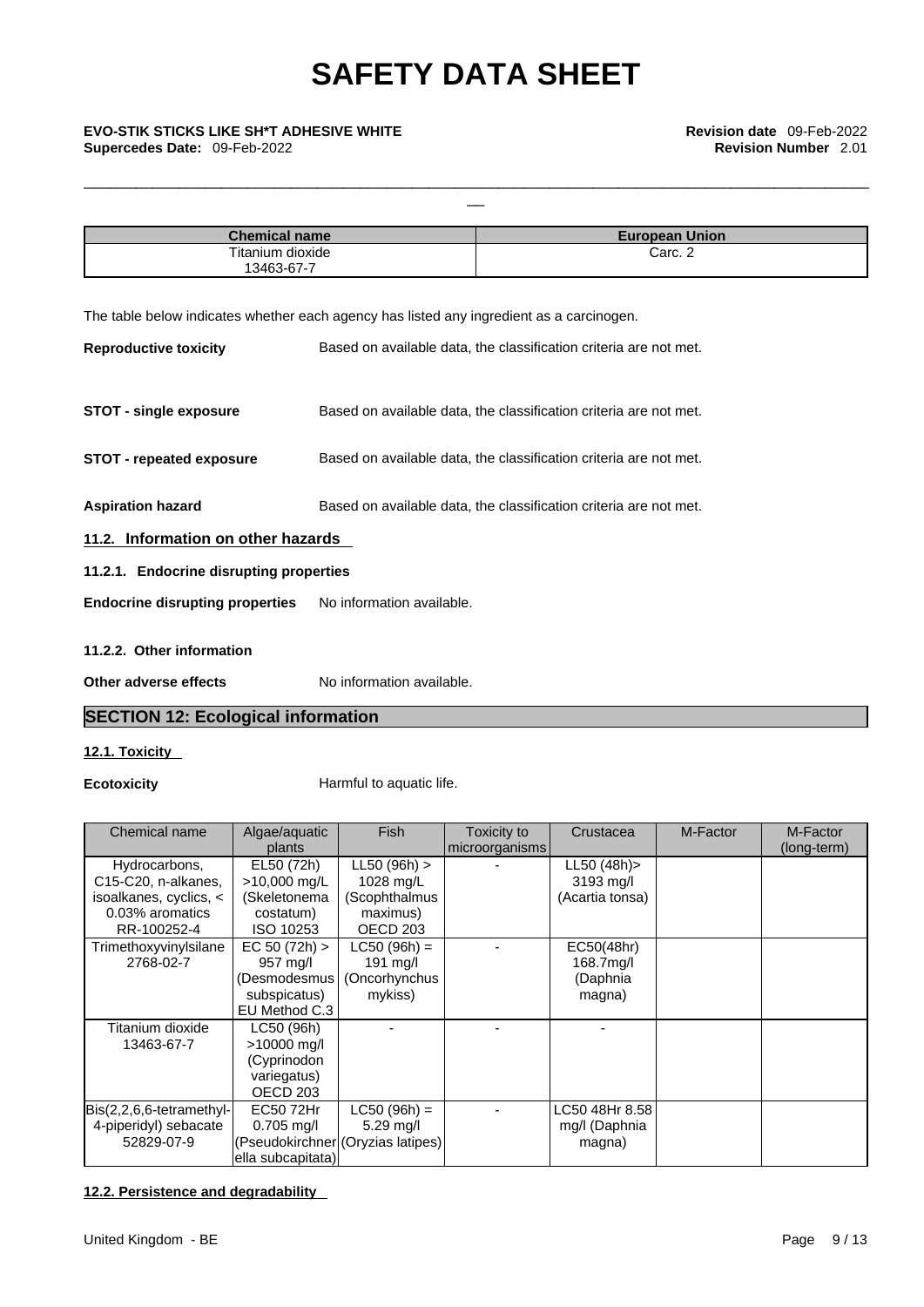\_\_\_\_\_\_\_\_\_\_\_\_\_\_\_\_\_\_\_\_\_\_\_\_\_\_\_\_\_\_\_\_\_\_\_\_\_\_\_\_\_\_\_\_\_\_\_\_\_\_\_\_\_\_\_\_\_\_\_\_\_\_\_\_\_\_\_\_\_\_\_\_\_\_\_\_\_\_\_\_\_\_\_\_\_\_\_\_\_\_\_

# \_\_ **EVO-STIK STICKS LIKE SH\*T ADHESIVE WHITE Revision date** 09-Feb-2022

#### **Persistence and degradability** No information available.

| <b>Component Information</b>      |                      |              |                   |  |
|-----------------------------------|----------------------|--------------|-------------------|--|
| Trimethoxyvinylsilane (2768-02-7) |                      |              |                   |  |
| <b>Method</b>                     | <b>Exposure time</b> | <b>Value</b> | <b>Results</b>    |  |
| OECD Test No. 301F: Ready         | 28 days              | <b>IBOD</b>  | 151 % Not readily |  |
| Biodegradability: Manometric      |                      |              | biodegradable     |  |
| Respirometry Test (TG 301 F)      |                      |              |                   |  |

| $Bis(2,2,6,6-tetramethyl-4-piperidy!)$ sebacate $(52829-07-9)$ |                      |                            |                |  |
|----------------------------------------------------------------|----------------------|----------------------------|----------------|--|
| <b>Method</b>                                                  | <b>Exposure time</b> | Value                      | <b>Results</b> |  |
| OECD Test No. 303: Simulation                                  | 28 davs              | Total organic carbon (TOC) | 24 % Moderate  |  |
| Test - Aerobic Sewage Treatment --                             |                      |                            |                |  |
| A: Activated Sludge Units; B:                                  |                      |                            |                |  |
| <b>Biofilms</b>                                                |                      |                            |                |  |

#### **12.3. Bioaccumulative potential**

**Bioaccumulation** There is no data for this product.

#### **Component Information**

| Chemical name                        | <b>Partition coefficient</b> | Bioconcentration factor (BCF) |
|--------------------------------------|------------------------------|-------------------------------|
| Trimethoxyvinylsilane                |                              |                               |
| 2768-02-7                            |                              |                               |
| Bis(2,2,6,6-tetramethyl-4-piperidyl) | 0.35                         |                               |
| sebacate                             |                              |                               |
| 52829-07-9                           |                              |                               |

#### **12.4. Mobility in soil**

**Mobility in soil** No information available.

#### **12.5. Results of PBT and vPvB assessment**

**PBT and vPvB assessment** The product does not contain any substance(s) classified as PBT or vPvB.

| Chemical name                                                                              | PBT and vPvB assessment                                          |
|--------------------------------------------------------------------------------------------|------------------------------------------------------------------|
| Hydrocarbons, C15-C20, n-alkanes, isoalkanes, cyclics, < 0.03%<br>aromatics<br>RR-100252-4 | The substance is not PBT / vPvB                                  |
| Trimethoxyvinylsilane<br>2768-02-7                                                         | The substance is not PBT / vPvB                                  |
| Titanium dioxide<br>13463-67-7                                                             | The substance is not PBT / vPvB<br>PBT assessment does not apply |
| Bis(2,2,6,6-tetramethyl-4-piperidyl) sebacate<br>52829-07-9                                | The substance is not PBT / vPvB                                  |

#### **12.6. Other adverse effects**

**Other adverse effects** No information available.

#### **SECTION 13: Disposal considerations**

#### **13.1. Waste treatment methods**

**Waste from residues/unused** Uncured product should be disposed of as hazardous waste. Dispose of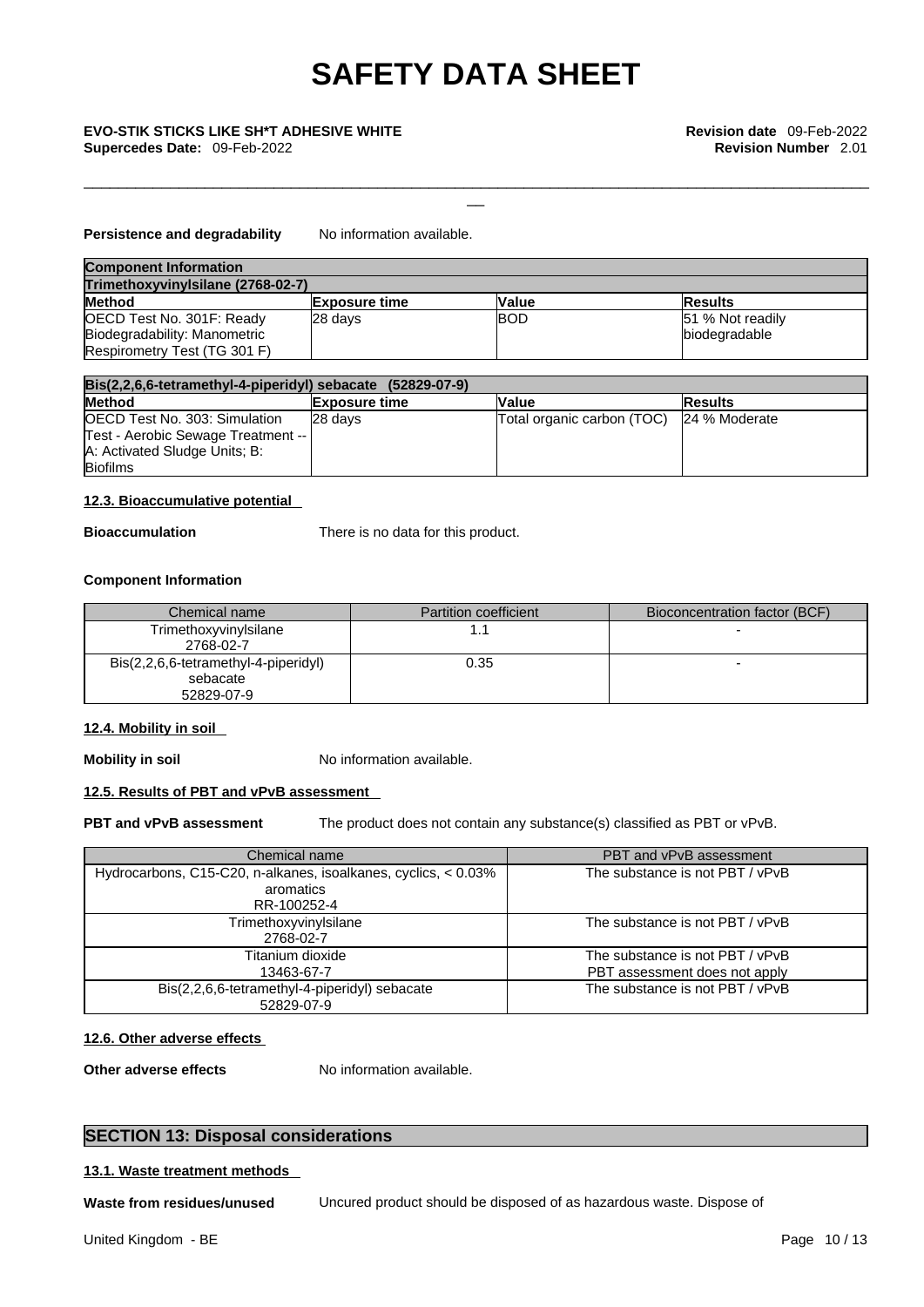\_\_\_\_\_\_\_\_\_\_\_\_\_\_\_\_\_\_\_\_\_\_\_\_\_\_\_\_\_\_\_\_\_\_\_\_\_\_\_\_\_\_\_\_\_\_\_\_\_\_\_\_\_\_\_\_\_\_\_\_\_\_\_\_\_\_\_\_\_\_\_\_\_\_\_\_\_\_\_\_\_\_\_\_\_\_\_\_\_\_\_

# \_\_ **EVO-STIK STICKS LIKE SH\*T ADHESIVE WHITE Revision date** 09-Feb-2022 **Supercedes Date:** 09-Feb-2022 **Revision Number** 2.01

| products                        | contents/container in accordance with local, regional, national, and international<br>regulations as applicable. |
|---------------------------------|------------------------------------------------------------------------------------------------------------------|
| Contaminated packaging          | Handle contaminated packages in the same way as the product itself.                                              |
| <b>European Waste Cataloque</b> | 08 04 10 waste adhesives and sealants other than those mentioned in 08 04 09                                     |
| <b>Other information</b>        | Waste codes should be assigned by the user based on the application for which the<br>product was used.           |

#### **SECTION 14: Transport information**

#### **Land transport (ADR/RID)**

|             | 14.1 UN number or ID number     | Not regulated                                                           |                |
|-------------|---------------------------------|-------------------------------------------------------------------------|----------------|
|             | 14.2 Proper Shipping Name       | Not regulated                                                           |                |
|             | 14.3 Transport hazard class(es) | Not regulated                                                           |                |
|             | 14.4 Packing group              | Not regulated                                                           |                |
|             | 14.5 Environmental hazards      | Not applicable                                                          |                |
|             | <b>14.6 Special Provisions</b>  | None                                                                    |                |
| <b>IMDG</b> |                                 |                                                                         |                |
|             | 14.1 UN number or ID number     | Not regulated                                                           |                |
|             | 14.2 Proper Shipping Name       | Not regulated                                                           |                |
|             | 14.3 Transport hazard class(es) | Not regulated                                                           |                |
|             | 14.4 Packing group              | Not regulated                                                           |                |
|             | 14.5 Marine pollutant           | NP.                                                                     |                |
|             | <b>14.6 Special Provisions</b>  | None                                                                    |                |
|             |                                 | 14.7 Transport in bulk according to Annex II of MARPOL and the IBC Code | Not applicable |
|             |                                 |                                                                         |                |

#### **Air transport (ICAO-TI / IATA-DGR) 14.1 UN number or ID number** Not regulated **14.2 Proper Shipping Name** Not regulated

| 14.3 Transport hazard class(es) | Not regulated  |
|---------------------------------|----------------|
| 14.4 Packing group              | Not regulated  |
| 14.5 Environmental hazards      | Not applicable |
| <b>14.6 Special Provisions</b>  | None           |

#### **Section 15: REGULATORY INFORMATION**

#### **15.1. Safety, health and environmental regulations/legislation specific for the substance or mixture**

#### **European Union**

Check whether measures in accordance with Directive 94/33/EC for the protection of young people at work must be taken.

Take note of Directive 92/85/EC on the protection of pregnant and breastfeeding women at work

#### **Registration, Evaluation, Authorization, and Restriction of Chemicals (REACh) Regulation (EC 1907/2006)**

#### **SVHC: Substances of Very High Concern for Authorisation:**

This product does not contain candidate substances of very high concern at a concentration >=0.1% (Regulation (EC) No. 1907/2006 (REACH), Article 59)

#### **EU-REACH (1907/2006) - Annex XVII - Substances subject to Restriction**

This product contains one or more substance(s) subject to restriction (Regulation (EC) No. 1907/2006 (REACH), Annex XVII).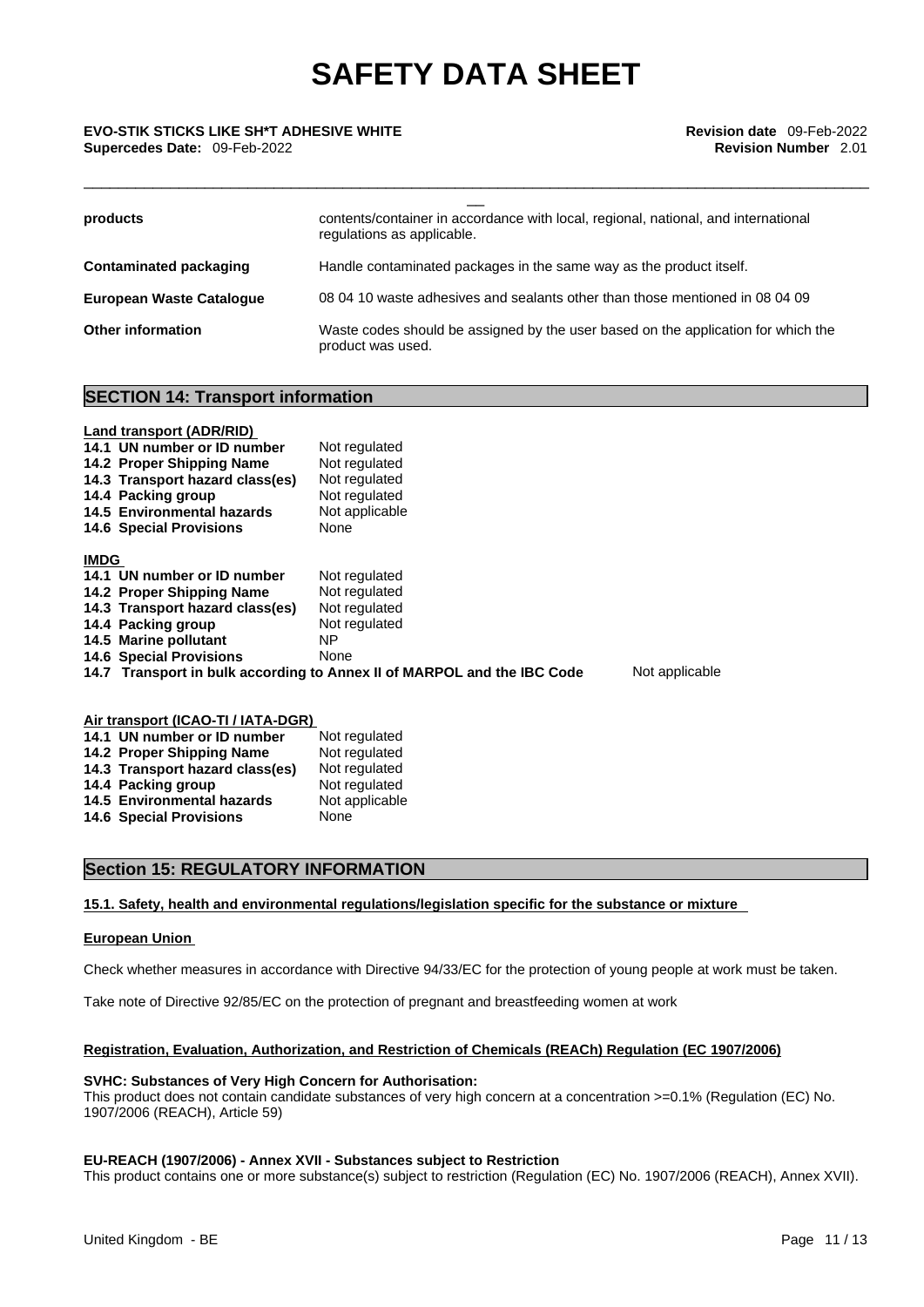| <b>EVO-STIK STICKS LIKE SH*T ADHESIVE WHITE</b><br><b>Supercedes Date: 09-Feb-2022</b> |          | <b>Revision date</b> 09-Feb-2022<br><b>Revision Number 2.01</b> |
|----------------------------------------------------------------------------------------|----------|-----------------------------------------------------------------|
|                                                                                        |          |                                                                 |
| Chemical name                                                                          | CAS No   | Restricted substance per REACH<br>Annex XVII                    |
| Dioctyltin oxide                                                                       | 870-08-6 | 20                                                              |

\_\_\_\_\_\_\_\_\_\_\_\_\_\_\_\_\_\_\_\_\_\_\_\_\_\_\_\_\_\_\_\_\_\_\_\_\_\_\_\_\_\_\_\_\_\_\_\_\_\_\_\_\_\_\_\_\_\_\_\_\_\_\_\_\_\_\_\_\_\_\_\_\_\_\_\_\_\_\_\_\_\_\_\_\_\_\_\_\_\_\_

#### **Substance subject to authorisation per REACH Annex XIV**

This product does not contain substances subject to authorisation (Regulation (EC) No. 1907/2006 (REACH), Annex XIV)

#### **Export Notification requirements**

This product contains substances which are regulated pursuant to Regulation (EC) No. 649/2012 of the European parliament and of the council concerning the export and import of dangerous chemicals

**Ozone-depleting substances (ODS) regulation (EC) 1005/2009** Not applicable

#### **Persistent Organic Pollutants**

Not applicable

#### **National regulations**

#### **15.2. Chemical safety assessment**

Chemical Safety Assessments have been carried out by the Reach registrants for substances registered at >10 tpa. No Chemical Safety Assessment has been carried out for this mixture

### **SECTION 16: Other information**

#### **Key or legend to abbreviations and acronyms used in the safety data sheet**

#### **Full text of H-Statements referred to under section 3**

- H226 Flammable liquid and vapour
- H304 May be fatal if swallowed and enters airways
- H317 May cause an allergic skin reaction
- H318 Causes serious eye damage
- H332 Harmful if inhaled
- H351i Suspected of causing cancer if inhaled
- H361f Suspected of damaging fertility
- H400 Very toxic to aquatic life
- H411 Toxic to aquatic life with long lasting effects

#### **Legend**

| TWA (time-weighted average)                                                    |
|--------------------------------------------------------------------------------|
| STEL (Short Term Exposure Limit)                                               |
| Ceiling Limit Value                                                            |
| Skin designation                                                               |
| Substance(s) of Very High Concern                                              |
| Persistent, Bioaccumulative, and Toxic (PBT) Chemicals                         |
| Very Persistent and very Bioaccumulative (vPvB) Chemicals                      |
| Specific target organ toxicity - Repeated exposure                             |
| Specific target organ toxicity - Single exposure                               |
| European Waste Catalogue                                                       |
| European Agreement concerning the International Carriage of Dangerous Goods by |
| Road                                                                           |
| International Maritime Dangerous Goods (IMDG)                                  |
| International Air Transport Association (IATA)                                 |
| Regulations concerning the International Transport of Dangerous Goods by Rail  |
|                                                                                |